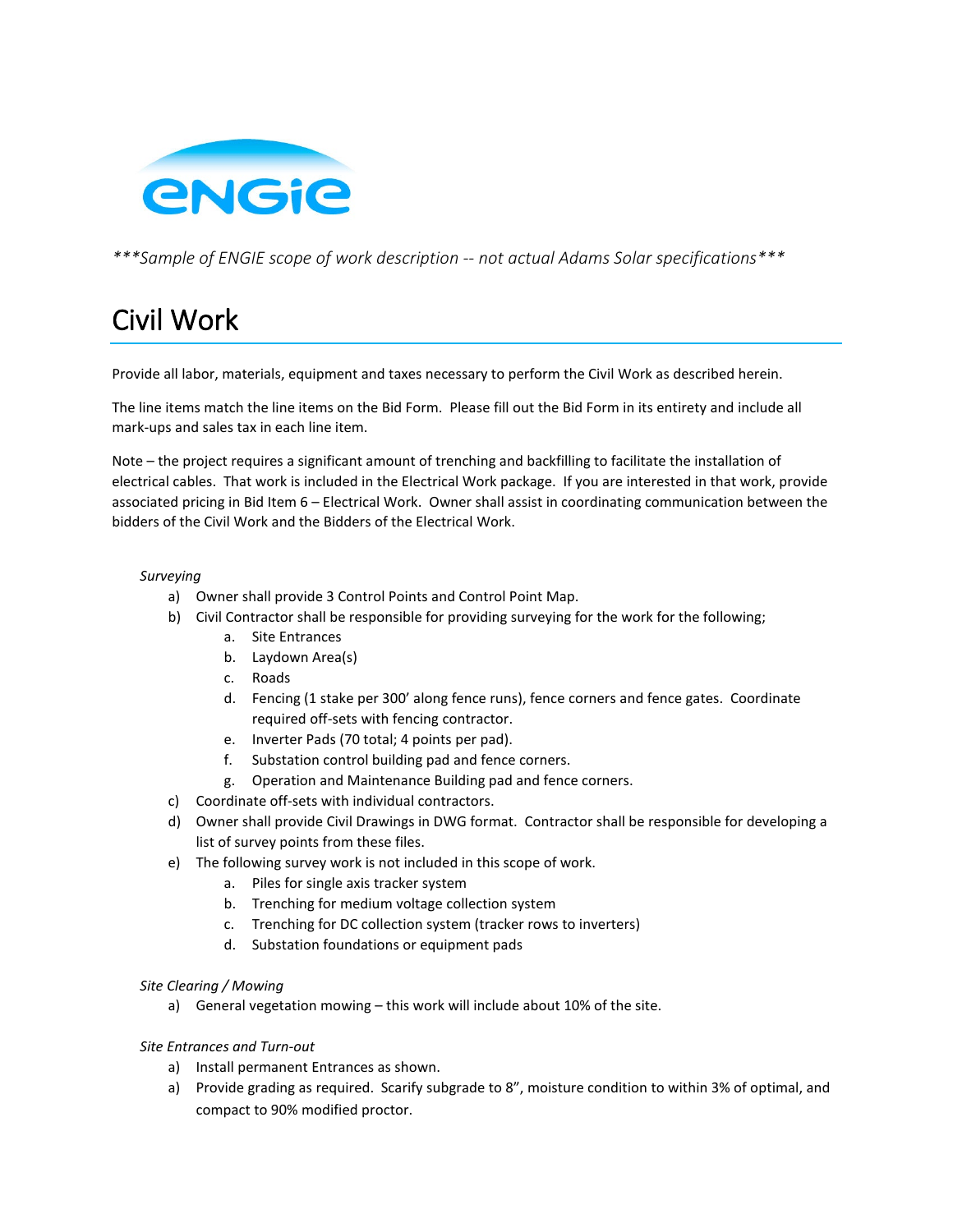- b) Fill material shall be moisture conditioned to within 3% of optimal, placed in lifts not exceeding 8", unless otherwise approved by Geotechnical Engineer, and compacted to 90% modified proctor.
- c) Rock shall be placed and compacted as shown.
- d) Transition between concrete driveway and asphalt at highway shall be constructed in accordance with TxDOT requirements.
- e) While performing work; Contractor shall implement and maintain all safety and traffic control measures necessary to ensure the safety of the workers, other Contractors and their workers, and the Public.

### *Stabilized Construction Entrances*

a) Install stabilized construction entrances as shown between the site and County Road 185.

## *Laydown Area*

- a) Construct the laydown areas where shown.
- b) Grade the area relatively flat, while maintaining the natural slope of the area.
- c) Scarify subgrade to 8", moisture condition to within 5% of optimal, and compact material to 85% proctor.
- d) Place 3" rock section and compact to 85% modified proctor. Note, the section indicated is the compacted section; not the placed section.

## *Construct Dirt Roads*

- a) Roads shall follow existing contours and shall allow for the natural drainage of the site to be maintained. Road elevations are not shown. It shall be the Contractor's responsibility to establish these proper grades in the field to meet this requirement.
- b) Construct dirt roads where shown. Fill voids from roots removed during clearing and grubbing using moisture conditioned material within 5% of optimum and compacted to 85% proctor.
- a) Upon completion of filling of the voids, scarify subgrade to 8", moisture condition, and compact material to 85% proctor.

### *Construct Rock Roads*

- a) Roads shall follow existing contours and shall allow for the natural drainage of the site to be maintained. Road elevations are not shown. It shall be the Contractor's responsibility to establish these proper grades in the field to meet this requirement.
- b) If necessary, excavate road subgrade to allow for top of rock section to match existing grades on either site to meet the requirements of item (a).
- c) Construct rock roads where shown. Fill voids from roots removed during clearing and grubbing using moisture conditioned material within 5% of optimum and compacted to 85% proctor.
- d) Upon completion of filling of the voids, scarify subgrade to 8", moisture condition, and compact material to 85% proctor.
- e) Place rock to the section and widths indicated. Compact to 90% modified proctor. Note the section indicated is the compacted section; not the placed section.

### *Site Grading*

f) Some grading will need to be done to facilitate the construction of the single axis tracker system "SAT". The SAT is the steel pile and beam system the solar panels are mounted to. The site is made up of 70 blocks and 8,733 SAT rows. There are 7,562 rows that have 87 solar panels, and 1,171 rows that have 84 solar panels. Each row is approximately 300' long.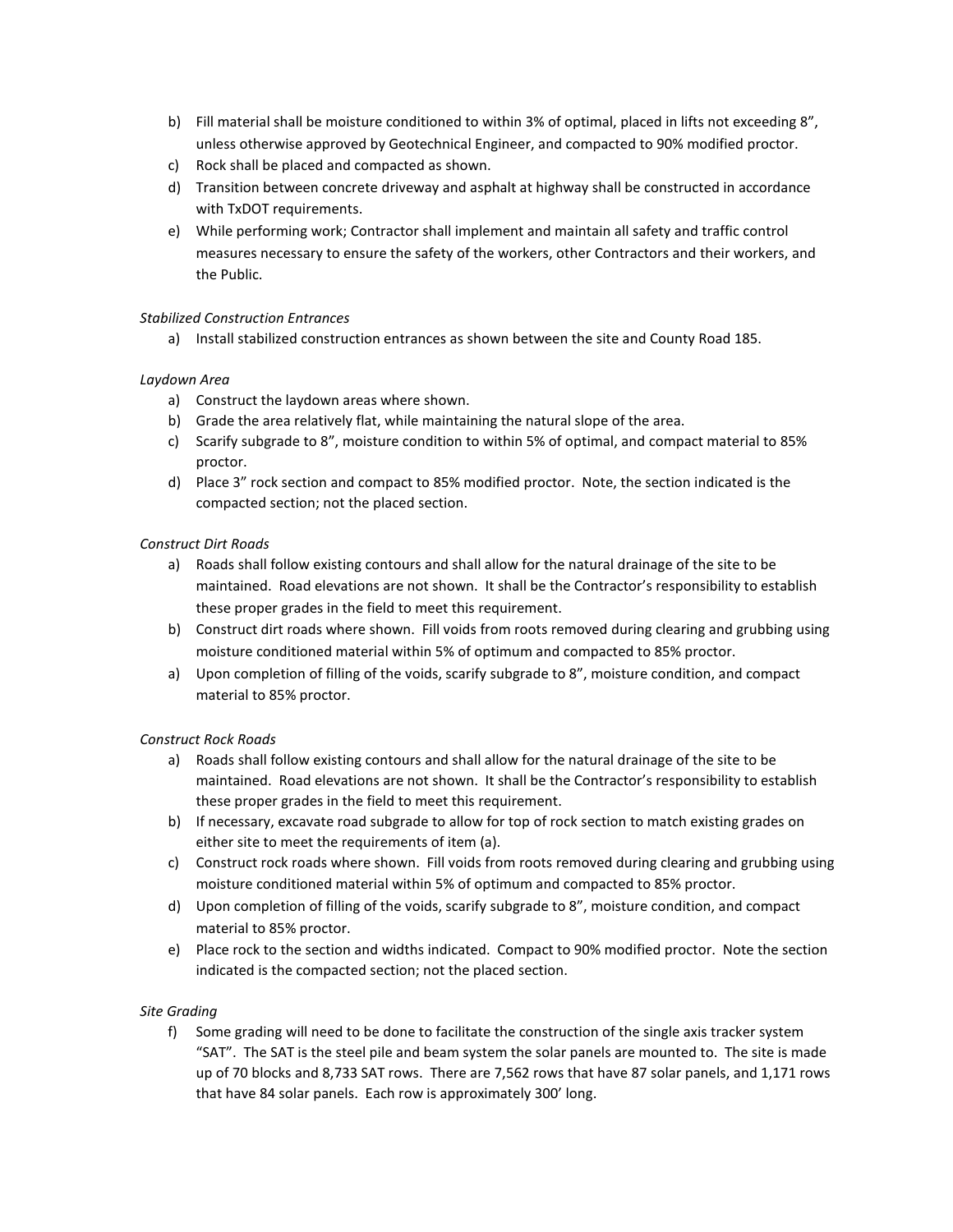- g) The areas where grading for the rows is required, is called out on civil drawing detail sheets. See the Road Plans for detail call-outs. The majority of the areas within the site do not require grading to accommodate the construction of the rows.
- h) When constructing rows, the minimum above-grade height of the row is 3.05'. The maximum abovegrade height of the 5.00' above grade, providing an allowable variance of 23.4". The rows can be level, or they can be pitched to match the slope of the ground. Thus, the grade along the 300' length of the row must be within 23.4" of the plane of the grade in that area.
- i) Provide site grading in the areas shown on the detail sheets. The details depict the area to be graded and the general recontouring of the area to meet the 23.4" variation tolerance. It shall be the responsibility of the Contractor to determine and construct the final grades to meet the allowable tolerances.
- j) Areas requiring fill shall be constructed using native materials free of deleterious materials. Fill voids using moisture conditioned material within 5% of optimum and compacted to 85% proctor. Scarify subgrade to 8", moisture condition, and compact material to 85% proctor. Fills shall be placed in lifts not exceeding 8" unless otherwise approved by Geotechnical Engineer.

### *SWPPP*

- a) Install silt fencing or triangular sediment filter dikes where shown.
- b) Install straw wattles where shown.

## *Construction Water Supply and Transport*

- a) Provide water, delivered to site to accommodate the construction of the project including civil work, dust control, and for moisture conditioning trench backfill material.
- b) Water shall be delivered to site by either trucking or piping. Water supplier shall be solely responsible for coordinating and accomplishing water deliveries.
- c) Supplier shall maintain equipment at the water resource(s) to ensure the delivery requirements.
- d) If there is a possibility that the supplier's water source goes dry, it is highly recommended that the supplier contract with more than one source to ensure they can meet capacity.
- f) The quantities listed are assumed and may vary appreciably. Owner shall only pay for water used.

### *Dust Control During Civil Work*

a) Contractor shall provide dust control for the areas where civil work is being performed. Include all associated costs in this line item.

### *Dust Control after Civil Work*

- a) Construction of the solar park will be performed in areas where civil work is completed and will continue after all the civil work is complete.
- b) The work of this line item is to provide dust control for areas where construction is on-going but the civil work is complete.
- c) The site will require a minimum of one 6,000-gallon water truck, operating 10 hours per day, 6 days a week to maintain dust control during the construction. We anticipate that a second 6,000-gallon truck may also be required much of the time and possibly all the time.
- d) The requirement of this line item is to provide operated water trucks as necessary to meet the demand of the Project. Total anticipated hours are approximately 1  $\frac{1}{2}$  trucks x 12 months x 4.34 weeks x 60 hours = 4,700 hours. Provide the total cost to meet this requirement including all necessary fuel and maintenance.
- e) Payments will be made for work actually performed. Owner shall sign a daily tag from the truck operator and Contractor shall invoice for the actual work performed on a monthly basis.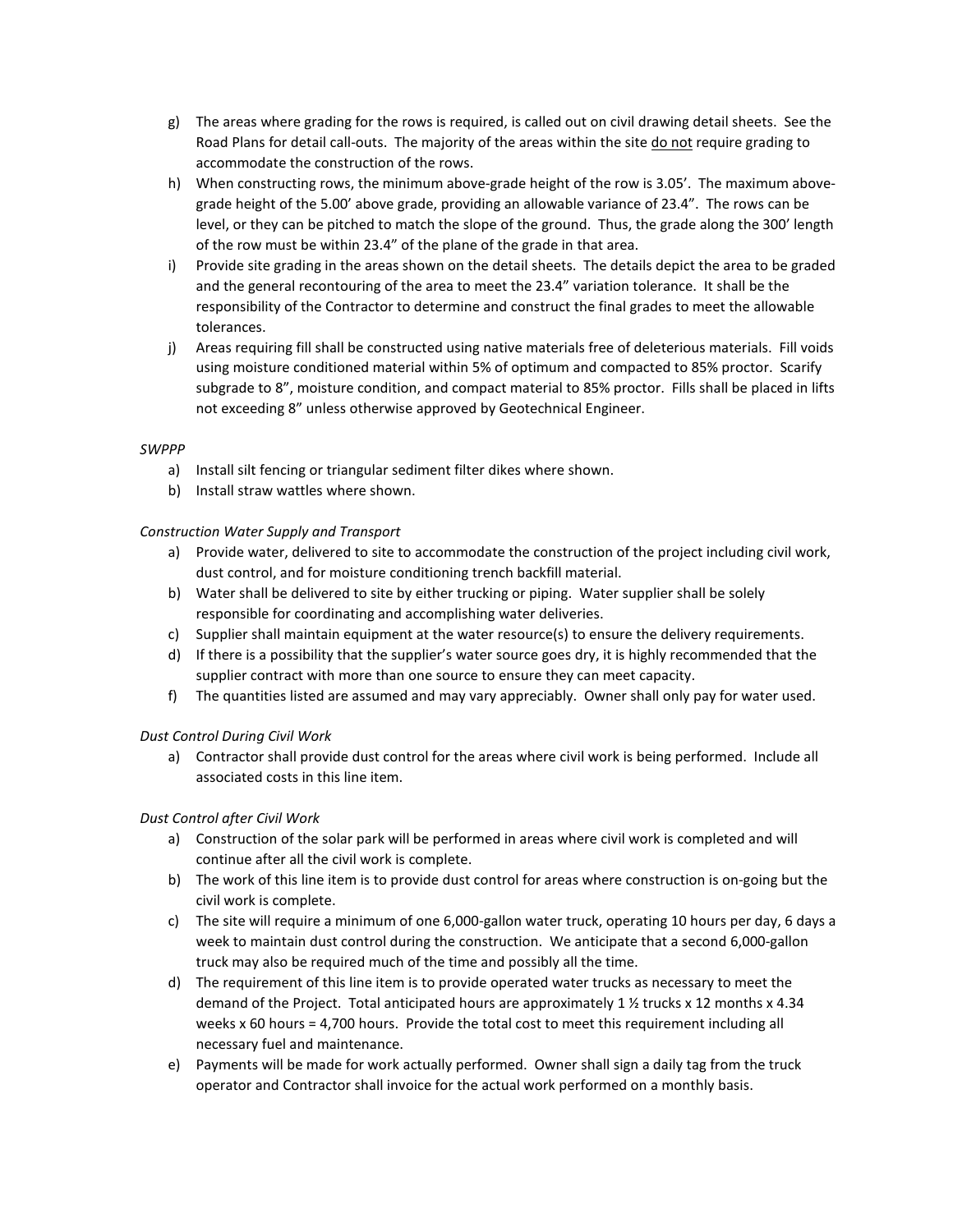### *Site Signage*

- a) Site signage will be provided by Owner.
- b) Contractor shall provide all posts and footings and erect the following signs up to the quantity indicated. Post height and depth are indicated as follows (6'/5') indicates 6' above grade / 5' below grade.
	- 1. Install 6 each  $-4'x8'$  signs with 2 each  $4''x 4''$  posts,  $(6'/5')$
	- 2. Install 10 each  $-3'x6'$  signs with 2 each  $4''x$  4" posts,  $(5'/5')$
	- 3. Install 32 each  $-18''x24''$  signs with 1 each 4"x 4" post,  $(6'/5')$
	- 4. Install 152 each  $-12''x18''$  signs with 1 each 4"x 4" post,  $(4'/4')$
- c) Footings shall consist of a 6" diameter augured hole; and compacted earth. No concrete is required.

## *Quality Assurance / Quality Control – Civil Work*

- a) General
	- 1. Quality Control Documents and Logs shall be maintained using Procore software. Documents prepared in the field will be filled out using tablets and uploaded into Procore electronically.
	- 2. As part of the Quality Assurance / Quality Control process, testing and inspections will be performed by Owner's site management team. Contractor shall participate in the inspection process.
	- 3. Contractor shall participate with Owner in developing the Quality Assurance / Quality Control Report Forms and Logs to be used in Procore.
- b) The following testing and inspections will be performed:
	- 1. Surveying Critical points such as Property Line off-sets and Road Intersections will be inspected.
	- 2. Site Demolition Visual Inspection
	- 3. Site Entrance
		- a) Subgrade Preparation
		- b) Rock Placement and Compaction
	- 4. Stabilized Construction Entrances Visual Inspection
	- 5. Laydown Areas
		- a) Subgrade Preparation
		- b) Rock Placement
	- 6. Dirt Roads and Rock Roads
		- a) Subgrade Preparation
		- b) Compaction Test Every 300'
		- c) Drainage Visual
		- d) Rock Placement
	- 7. Reinforced Road Crossings
		- a) Subgrade Preparation
		- b) Fabric Placement
		- c) Block Placement
		- d) Grout Placement
	- 8. Site Grading and Additional Site Grading
		- a) Grades will be inspected by block
		- b) Compaction Testing As required by Geotechnical Engineer
	- 9. SWPPP
		- a) Placement of SWPPP Measures
	- 10. Site Signage